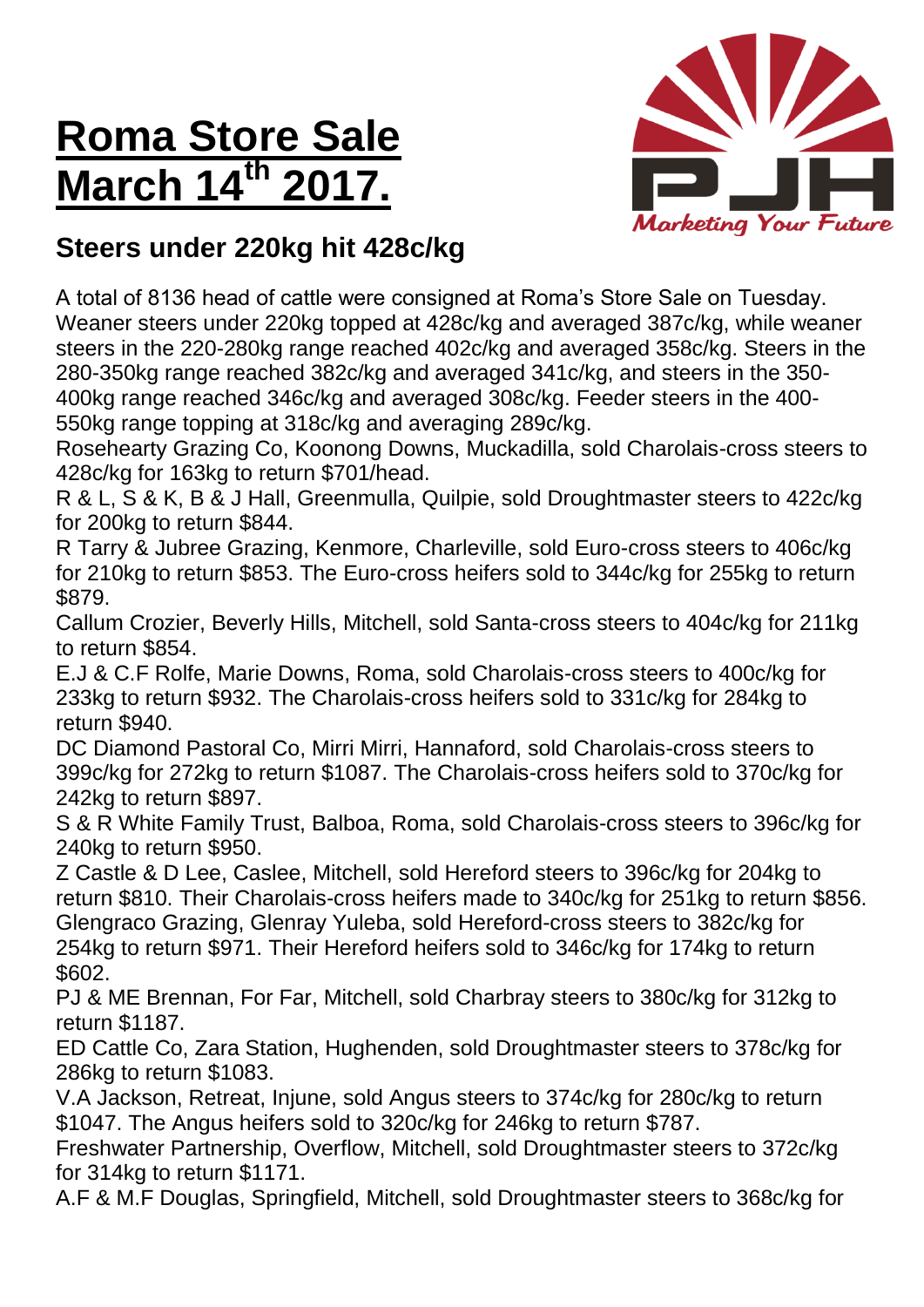308kg to return \$1136. The Droughtmaster heifers sold to 306c/kg for 290kg to return \$887.

L.R.B Briscoe, Goomibah, Injune, sold Santa-cross steers to 360c/kg for 289kg to return \$1041. The Santa-cross heifers sold to 344c/kg for 284kg to return \$977.

J & L Kadel, Pamaroo, Roma, sold Limousin-cross steers to 356c/kg for 309kg to return \$1102.

L.D Brown, Gullagimbi, Jackson, sold Santa-cross steers to 340c/kg for 321kg to return \$1094.

L.R & S.E Laycock, Glenhutton, Injune, sold Charolais-cross steers to 300c/kg for 479kg to return \$1438.

Heifers under 220kg topped at 364c/kg and averaged 331c/kg, while heifers in the 220 – 280kg range topped at 370c/kg and averaged 313c/kg. Heifers in the 280-

350kg range topped at 344c/kg, averaging 299c/kg. Heifers in the 350-450kg range topped at 310c/kg and averaged 273c/kg.

Chandler Pastoral Holdings, Kyneton, Barcaldine, sold Santa heifers to 332c/kg for 196kg to return \$651.

The Chandler Pastoral Holdings, Rockybar, Yetman, Santa heifers sold to 328c/kg for 269kg to return \$884.

Rosehearty Grazing, Merago, Longreach, sold Charolais heifers to 325c/kg for 290kg to return \$944. The PTIC Angus heifers sold to 258c/kg for 419kg to return \$1082.

Pensini Grazing PTY LTD, Cameron Downs, Hughenden, sold Santa-cross heifers to 314c/kg for 256kg to return \$806.

Moyallen Pastoral Co, Moyallen, Morven, sold Brangus-cross heifers to 300c/kg for 320kg to return \$962.

C.N & S.H Nason, Banoona, Roma, sold Composite heifers to 298c/kg for 318kg to return \$950.

Cows in the 300 – 400kg sold to 250c/kg and averaged 187c/kg, while cows in the 400 – 500kg topped at 244c/kg and averaged 214c/kg. Cows over 500kg reached 230c/kg, averaging 221c/kg.

Phelps Cattle Co, Mutti, Jundah, sold Santa cows to 244c/kg for 455kg to return \$1,111.

Cows and calves hit \$1,940/unit and averaged \$1,333.

Cumalong Grazing Co, Longvale, Wandoan, sold Droughtmaster Cows & Calves for \$1,940/head.

Bulls up to 400kg reached 414c/kg and averaged 291c/kg.

Gingi Pastoral Co, Oak Park Station, Charleville, sold Angus-cross Mickey bulls to 402c/kg for 126kg to return \$509.

## *PJH sell 8 th position next week.*